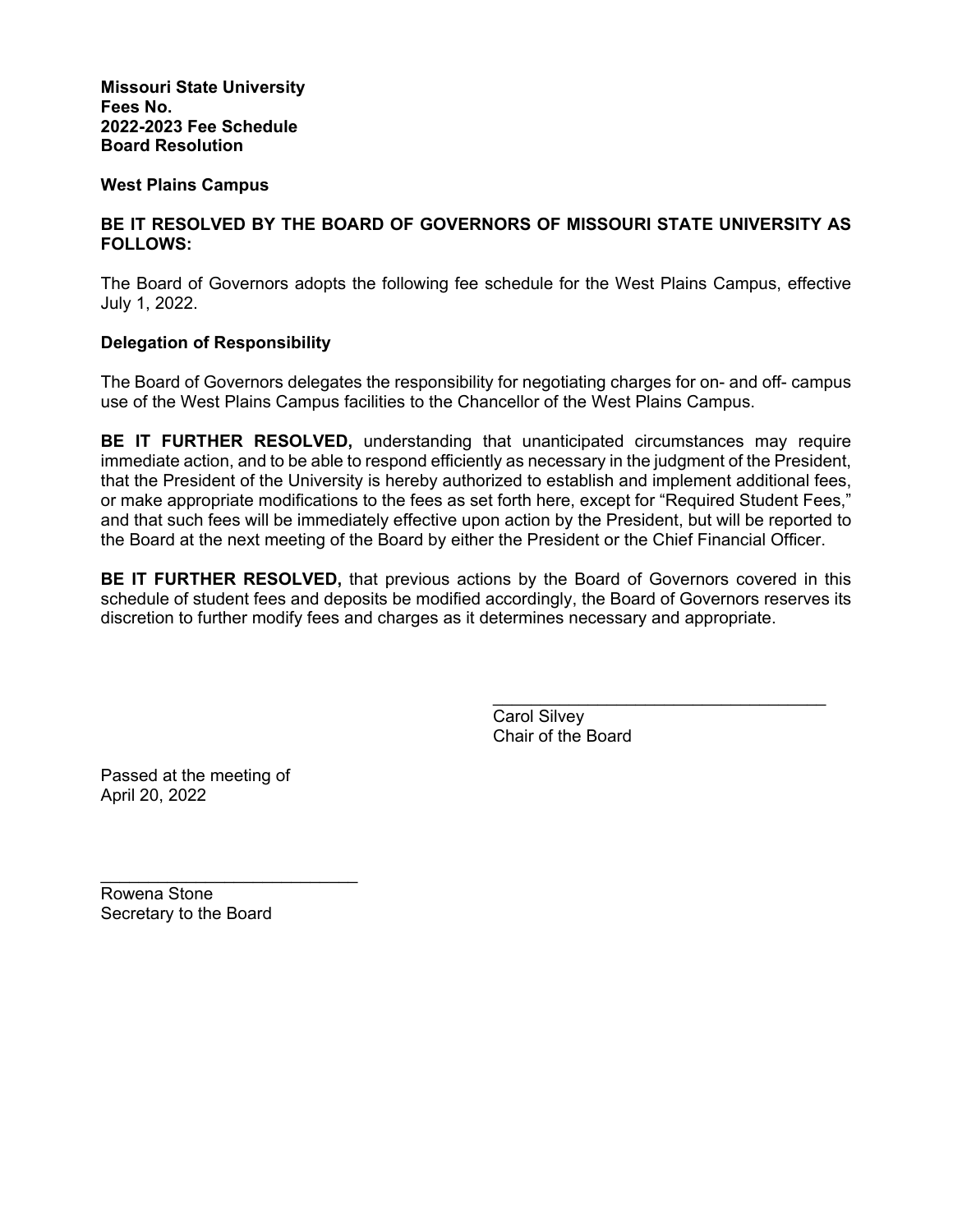# **Table of Contents**

| <b>West Plains Campus</b><br><u> 1989 - Johann Barn, mars and de Branch Barn, mars and de Branch Barn, mars and de Branch Barn, mars and de Br</u>                                                                                   | $3 - 12$         |
|--------------------------------------------------------------------------------------------------------------------------------------------------------------------------------------------------------------------------------------|------------------|
| West Plains Campus Required Student Fees [1982] [2012] [2013] Mest Plains Campus Required Student Fees [2022]                                                                                                                        | 3                |
| <b>Tuition Example 19</b>                                                                                                                                                                                                            | $\mathfrak{B}$   |
| <b>Common Fee</b>                                                                                                                                                                                                                    | $\mathfrak{B}$   |
| Scope of the Required Student Fees Schedules ___________________________________                                                                                                                                                     | $\mathfrak{B}$   |
| Exceptions to the Required Student Fees Schedules_______________________________                                                                                                                                                     | $\mathbf{3}$     |
|                                                                                                                                                                                                                                      | 3                |
|                                                                                                                                                                                                                                      | 4                |
|                                                                                                                                                                                                                                      | $\overline{4}$   |
|                                                                                                                                                                                                                                      | $\overline{4}$   |
|                                                                                                                                                                                                                                      | 4                |
|                                                                                                                                                                                                                                      | 4                |
|                                                                                                                                                                                                                                      | 4                |
| <b>Financial Aid Fees</b>                                                                                                                                                                                                            | 4                |
| International Programs Academic Experience Fee                                                                                                                                                                                       | 5                |
|                                                                                                                                                                                                                                      | $5 - 7$          |
| <b>Refunds of Tuition</b>                                                                                                                                                                                                            | $5-6$            |
| <b>Student Services Fee Refunds</b>                                                                                                                                                                                                  | -7               |
|                                                                                                                                                                                                                                      | $\overline{7}$   |
|                                                                                                                                                                                                                                      | $\overline{7}$   |
|                                                                                                                                                                                                                                      | $\overline{7}$   |
| Change of Schedule                                                                                                                                                                                                                   | $\overline{7}$   |
| Exceptions to the Withdrawal and Change of Schedule Fee Refund Policy _______                                                                                                                                                        | $7 - 8$          |
| <b>Laboratory Course Deposit</b>                                                                                                                                                                                                     | 8                |
|                                                                                                                                                                                                                                      | 8                |
| <b>Library Fines</b>                                                                                                                                                                                                                 | 8                |
| Student Conduct - Alcohol & Other Drug Fines                                                                                                                                                                                         | 8                |
| Housing Fees <b>contract the contract of the contract of the contract of the contract of the contract of the contract of the contract of the contract of the contract of the contract of the contract of the contract of the con</b> | $8-9$            |
| <b>Residence Halls</b>                                                                                                                                                                                                               | 9                |
|                                                                                                                                                                                                                                      | 9                |
|                                                                                                                                                                                                                                      | $\boldsymbol{9}$ |
| <b>Other Fees/Fines</b>                                                                                                                                                                                                              | $9\,$            |
| Student Recreation Center Usage Fees                                                                                                                                                                                                 | 9                |
|                                                                                                                                                                                                                                      | 10               |
| <b>Parking Permits</b><br><u> 1989 - Johann Barn, amerikan besteman besteman besteman besteman besteman besteman besteman besteman bestema</u>                                                                                       | 10               |
| Parking Violation Fines ___________________                                                                                                                                                                                          | 10               |
| Physical Plant - Replacement Keys (loss or theft)                                                                                                                                                                                    | 10               |
|                                                                                                                                                                                                                                      | $11 - 12$        |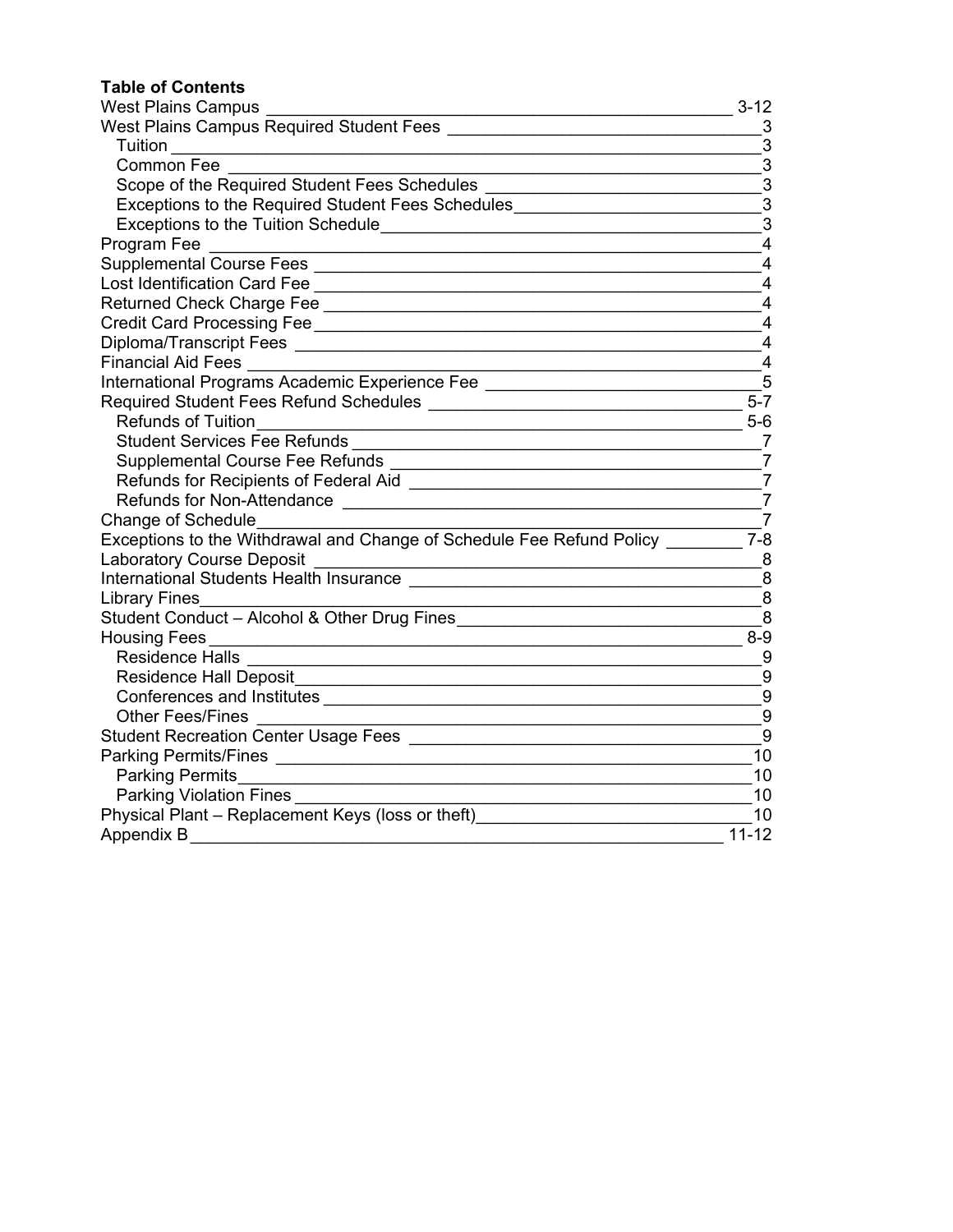# <span id="page-2-0"></span>**West Plains Campus**

# **Required Student Fees**

# **Tuition (Fall 2022, Spring 2023, and Summer 2023)**

|                                   | <b>Missouri</b> | Non-Missouri    |
|-----------------------------------|-----------------|-----------------|
|                                   | <b>Resident</b> | <b>Resident</b> |
| Undergraduate course per-hour fee | \$141.00        | \$282.00        |

#### **Corporate Education**

Corporate education course fees will be negotiated on a case-by-case basis.

# **Common Fee (assessed in addition to Tuition)**

The Common Fee is assessed in addition to tuition and is based upon the total credit hours for which a student enrolls. The Common Fee is used to cover a variety of student and administrative focused activities. To calculate the total Common Fee incurred each semester, multiply the total Common Fee for one (1) hour by the total number or credit hours enrolled for the semester.

# **Fall 2022, Spring 2023, and Summer 2023**

| Description                  | <b>Per Credit Hour</b> |
|------------------------------|------------------------|
| <b>Student Services Fees</b> | \$9.71                 |
| <b>Administrative Fees</b>   | \$5.96                 |
| Computer & Technology Fee    | \$8.33                 |
| Total per credit hour        | \$24.00                |

# **Scope of the Required Student Fees Schedules**

- All fees assessed must be paid in full by specified fee deadlines; otherwise, a student's future registration is canceled.
- Courses audited are counted in the same way as courses taken for credit in determining fees.
- *The required student fee schedule is subject to revision by the Board of Governors without notice.*

# **Exceptions to the Required Student Fee Schedule**

The Dean of Academic Affairs has the authority to approve exceptions to the above required student fee schedule for courses for which the fees must be negotiated with outside agencies.

# **Exceptions to the Tuition Schedule**

|                                    | <b>Missouri</b><br><b>Residents</b> | Non-<br><b>Missouri</b><br><b>Residents</b> |
|------------------------------------|-------------------------------------|---------------------------------------------|
| <b>Per Credit Hour</b>             |                                     |                                             |
| High School Dual Credit*           | \$70.00                             | \$70.00                                     |
| <b>High School Dual Enrollment</b> | \$88.00                             | \$88.00                                     |
| NUR Courses (seated/online)**      | \$187.00                            | \$374.00                                    |
| <b>Online Courses</b>              | \$171.00                            | \$171.00                                    |
| <b>VIN Courses</b>                 | \$230.00                            | \$230.00                                    |
| <b>WLD Courses</b>                 | \$300.00                            | \$300.00                                    |

\*High school students who enroll in dual credit courses are charged half the seated tuition rate for a Missouri resident and are not charged the common fee. High school students who enroll in any other course, whether on campus or online, are charged \$88.00 per credit hour and the common fee. Supplemental course fees will be charged in full for dual credit and dual enrollment courses, if applicable.

\*\*Per credit hour rate for courses with a NUR (Nursing) prefix, except for NUR 197, and NUR 297.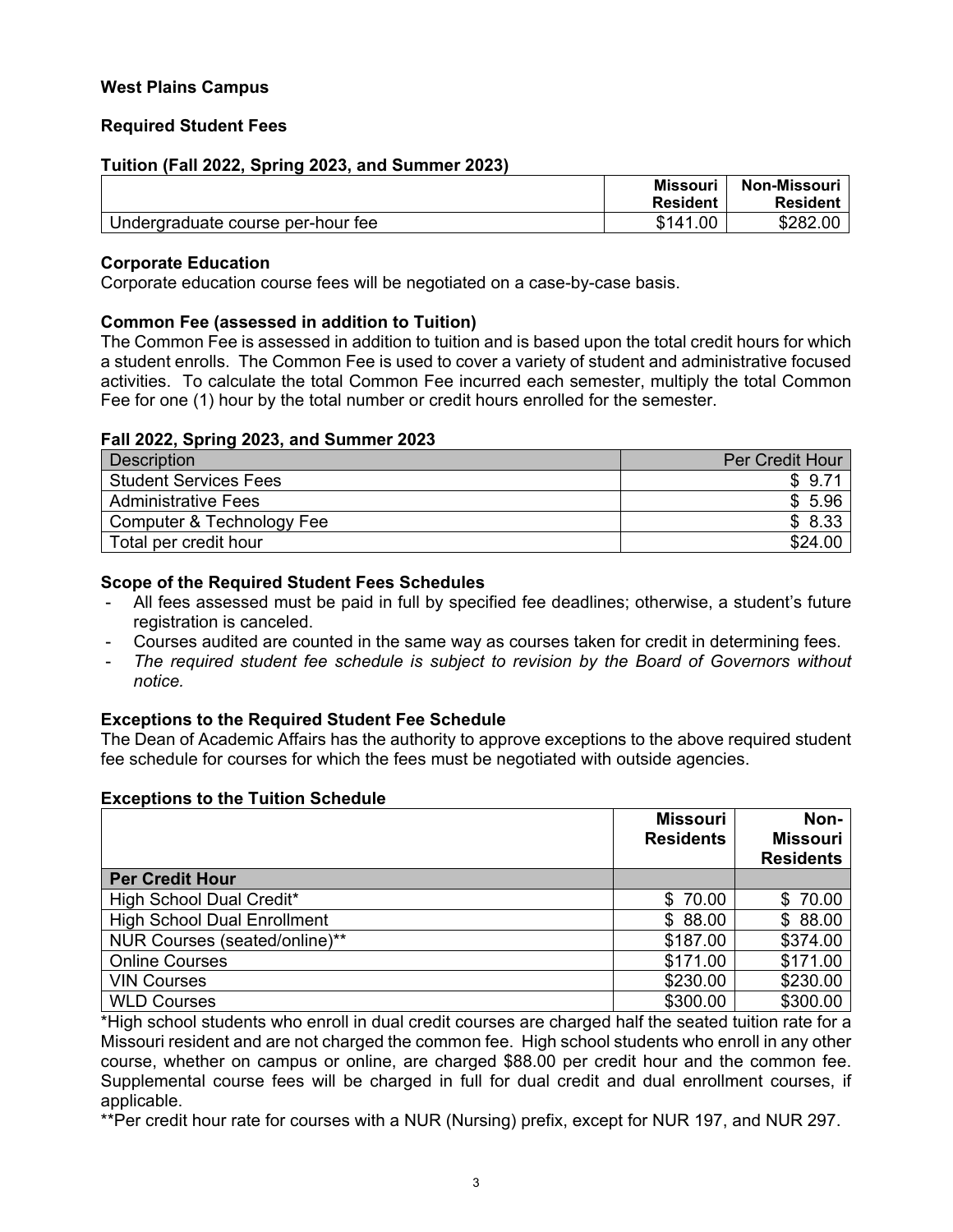# <span id="page-3-0"></span>**Program Fee**

The non-refundable program fee of \$3,000.00 is assessed for students who are selected for participation in the Ascend program. Ascend will provide additional support for students who have a diagnosis of Autism Spectrum Disorder and program fees will be utilized to aid in the delivery of needed support resources.

# **Supplemental Course Fees**

Supplemental course fees may be assessed on individual courses to cover the cost of specialized supplies, equipment or services for instruction purposes that are provided by the University to all students enrolled in the course and are in addition to routine instructional expenses. The listing of supplemental course fees in Appendix B will be identified in the catalog and class schedule and will be assessed at the time of registration.

There may be additional supplemental course fees needed during the year for selected courses. For such courses, the Chancellor of the West Plains Campus shall be authorized to recommend supplemental course fees. Supplemental fees recommended will be presented to the President for approval and reported to the Board of Governors at the next meeting of the Board.

# **Lost Identification Card Fee**

There will be a \$5.00 charge for replacement of a lost student identification card.

# **Returned Check Charge Fee**

A fee of \$30.00 will be charged to the person presenting a check to the University that is not honored by the bank on which the check is drawn. The charge will be for each check returned.

# **Credit Card Processing Fee**

Missouri State University contracts with a third party to process credit card payments to pay balances on accounts for charges. The third-party processing company will charge a separate convenience fee which will apply to all credit card payments. Please review the Business Office website for payment options.

# **Diploma/Transcript Fees**

All transcript requests will be made through Parchment, Inc. Electronic transcripts will cost \$7.50, and mail delivered transcripts will cost \$10.00. Transcripts for the China campus will be processed directly through Registration and Records at no cost.

A \$25.00 delivery fee will be charged for transcripts, enrollment verifications, and other documents sent via express or overnight mail inside the continental United States. International transcripts cost is \$47.50/transcript. The actual cost to the University will be charged for enrollment verifications, and other documents sent via express or overnight mail outside the continental United States. Thirdparty transcripts will be charged \$12.00 per transcript.

Reissued diploma requests will be made through Parchment, Inc. A \$5.00 delivery fee will be charged by Parchment, Inc. for reissued diplomas.

# **Financial Aid Fees**

Emergency Short-Term Loan Service Charge: There is a service charge of \$5.00 for each Short-Term Loan processed for the student.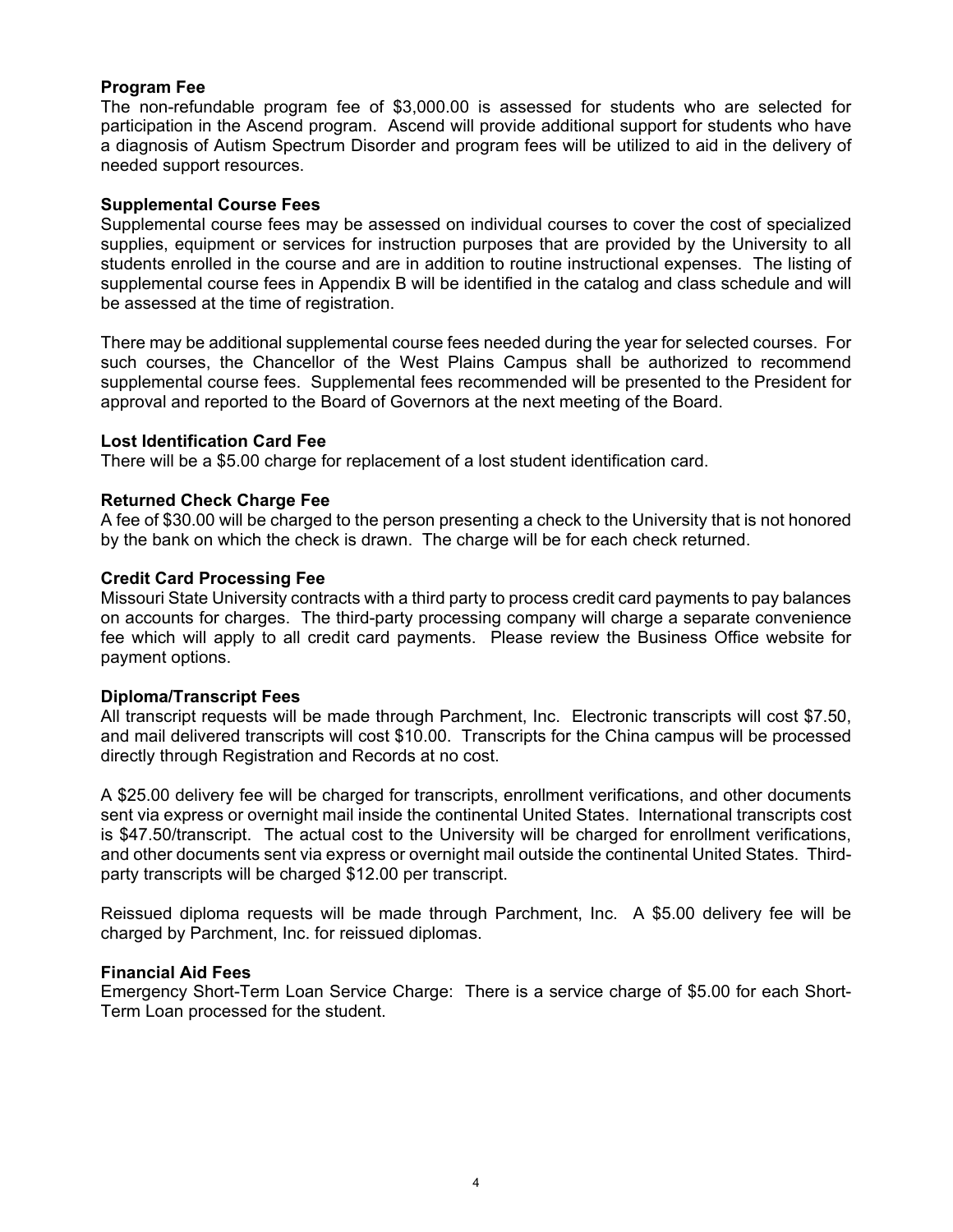# <span id="page-4-0"></span>**International Programs Academic Experience Fee**

An International Programs Academic Fee (IPAEF) must be paid by individuals traveling with an international Education Abroad program and/or participating in an international academic experience. West Plains students participating in a West Plains short-term faculty-directed program will pay a \$50.00 fee. West Plains students participating in a short-term faculty-directed program through the Springfield campus will pay the Springfield IPAEF of \$150. All students participating in an international Education Abroad program or international academic experience are required to carry University-approved health insurance that includes emergency medical, political, or natural disaster evacuation, as well as repatriation of remains. The cost of insurance is included in the International Programs Academic Experience Fee. This fee is non-refundable.

# **Required Student Fees Refund Schedules**

Refunds are determined separately for tuition, common fees, and supplemental and sections fees as indicated below. In all cases, the date used in determining refunds shall be the date the student completes the transaction online or submits an official withdrawal or change of schedule request to the Office of Registration and Records. For withdrawal requests submitted by mail, the postmark date shall be used.

# **Refunds of Tuition**

If a student drops or withdraws from a full semester-length class prior to the ninth week, the tuition refund shall be as follows:

| On or before the fifth day of the semester | 100%      |
|--------------------------------------------|-----------|
| Days 6 through 10 of semester              | 75%       |
| Days 11 through 20 of semester             | 50%       |
| Days 21 through 40 of semester             | 25%       |
| After the $40th$ day of semester           | No refund |

# **Refunds for Block Classes (Fall and Spring)**

If a student drops or withdraws from a block class (first block or second block), the refund shall be as follows:

| On or before the fifth day of the block | 100%      |
|-----------------------------------------|-----------|
| Days 6 through 10 of the block          | 75%       |
| Days 11 through 14 of the block         | 50%       |
| Days 15 through 20 of the block         | 25%       |
| After the $20th$ day of the block       | No refund |

# **Refunds for Summer Classes**

If a student drops or withdraws from a session 1 (8 weeks) summer class, the refund shall be as follows:

| On or before the fifth day of the semester | 100%      |
|--------------------------------------------|-----------|
| Days 6 through 10 of the semester          | 75%       |
| Days 11 through 14 of the semester         | 50%       |
| Days 15 through 20 of the semester         | 25%       |
| After the $20th$ day of the semester       | No refund |
|                                            |           |

If a student drops or withdraws from a session 2 or 4 (4 weeks) summer class, the refund shall be as follows:

| On or before the first day of the term | 100%      |
|----------------------------------------|-----------|
| Days 2 and 3 of the term               | 75%       |
| Days 4 and 5 of the term               | 50%       |
| Days 6 through 10 of the term          | 25%       |
| After the $10th$ day of the term       | No refund |
|                                        |           |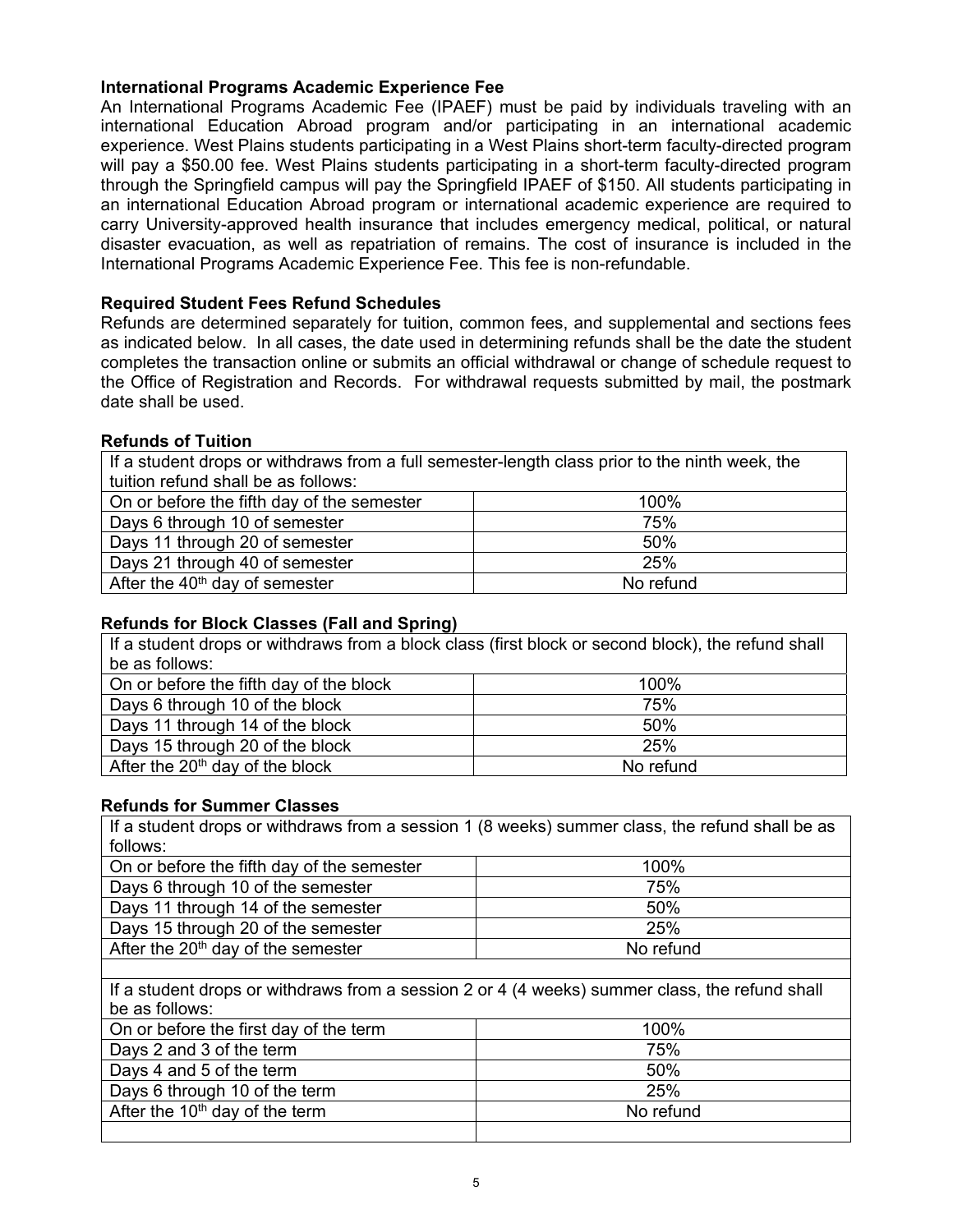If a student drops or withdraws from a session 3 (5 weeks) summer class, the refund shall be as follows:

| TUITUWJ.                                |           |
|-----------------------------------------|-----------|
| On or before the second day of the term | 100%      |
| Day 3 of the term                       | 75%       |
| Days 4 through 6 of the term            | 50%       |
| Days 7 through 12 of the term           | 25%       |
| After the $12th$ day of the term        | No refund |

# **Refunds for Classes with a term\* of 19 days or less (including Intersession)**

The refund for courses with a term\* of 19 days or less (including Intersession) is 100% if the class is dropped by the end of the first day of the term. After the first day of the term, refunds are made on the basis of the number of days in the term per the following schedule:

| Number of      |                |                           |                          |                         |
|----------------|----------------|---------------------------|--------------------------|-------------------------|
| Days in        | 100%           | 75%                       | 50%                      | 25%                     |
| Term           |                |                           |                          |                         |
|                | Prior to day 1 | n/a                       | n/a                      | n/a                     |
| $\overline{2}$ | 1              | n/a                       | n/a                      | n/a                     |
| 3              | 1              | $\overline{2}$            | n/a                      | n/a                     |
| 4              | 1              | $\overline{2}$            | n/a                      | $\sqrt{3}$              |
| 5              | 1              | $\overline{2}$            | 3                        | $\overline{\mathbf{4}}$ |
| 6              | 1              | $\overline{2}$            | 3                        | 4                       |
| 7              | 4              | $\overline{2}$            | $\overline{3}$           | 4                       |
| 8              |                | $\overline{2}$            | 3                        | 4                       |
| 9              | 1              | $\overline{2}$            | 3                        | 5                       |
| 10             | 1              | $\overline{2}$            | 3                        | 5                       |
| 11             | 1              | 2                         | 3                        | 6                       |
| 12             | 1              | $\overline{2}$            | $\overline{\mathcal{A}}$ | 7                       |
| 13             | 1              | $\overline{2}$            | 4                        |                         |
| 14             | 1              | $\overline{2}$            | 4                        | 8                       |
| 15             |                | $\overline{2}$            | 4                        | 8                       |
| 16             |                | $\overline{2}$            | 5                        | 9                       |
| 17             | 1              | 3                         | 5                        | $\boldsymbol{9}$        |
| 18             | 4              | $\ensuremath{\mathsf{3}}$ | 5                        | 10                      |
| 19             | 1              | 3                         | 5                        | 10                      |

# **Refunds for Classes with a term\* of 20 days or more:**

The refund for classes with a term\* of 20 days or more is 100% if the class is dropped before the end of the second day of the term (even if the class does not meet on the second day of the term). Additional refund periods are proportionate to the refund periods described above for full semester classes. Refund deadlines are calculated as follows:

- $75\%$  refund = 0.133 times the length of term
- $50\%$  refund = 0.267 times the length of term
- $25%$  refund = 0.533 times the length of term

Standard rounding rules apply (e.g., the 75% refund deadline for a 25-day term is 0.133 x 25 or 3.325, which will be rounded down to day 3; the 50% refund deadline for a 25-day term is 0.267 x 25 or 6.675, which will be rounded up to day 7). The Office of the Registrar maintains refund deadline dates for each class length.

\*For classes that are not full semester classes, refunds are based on the 'length of term.' For those classes, the 'term' begins with the start date of the class and ends with the end date. The length of term is the number of days in that period, including the start and end date but excluding weekend and holidays when classes are not in session.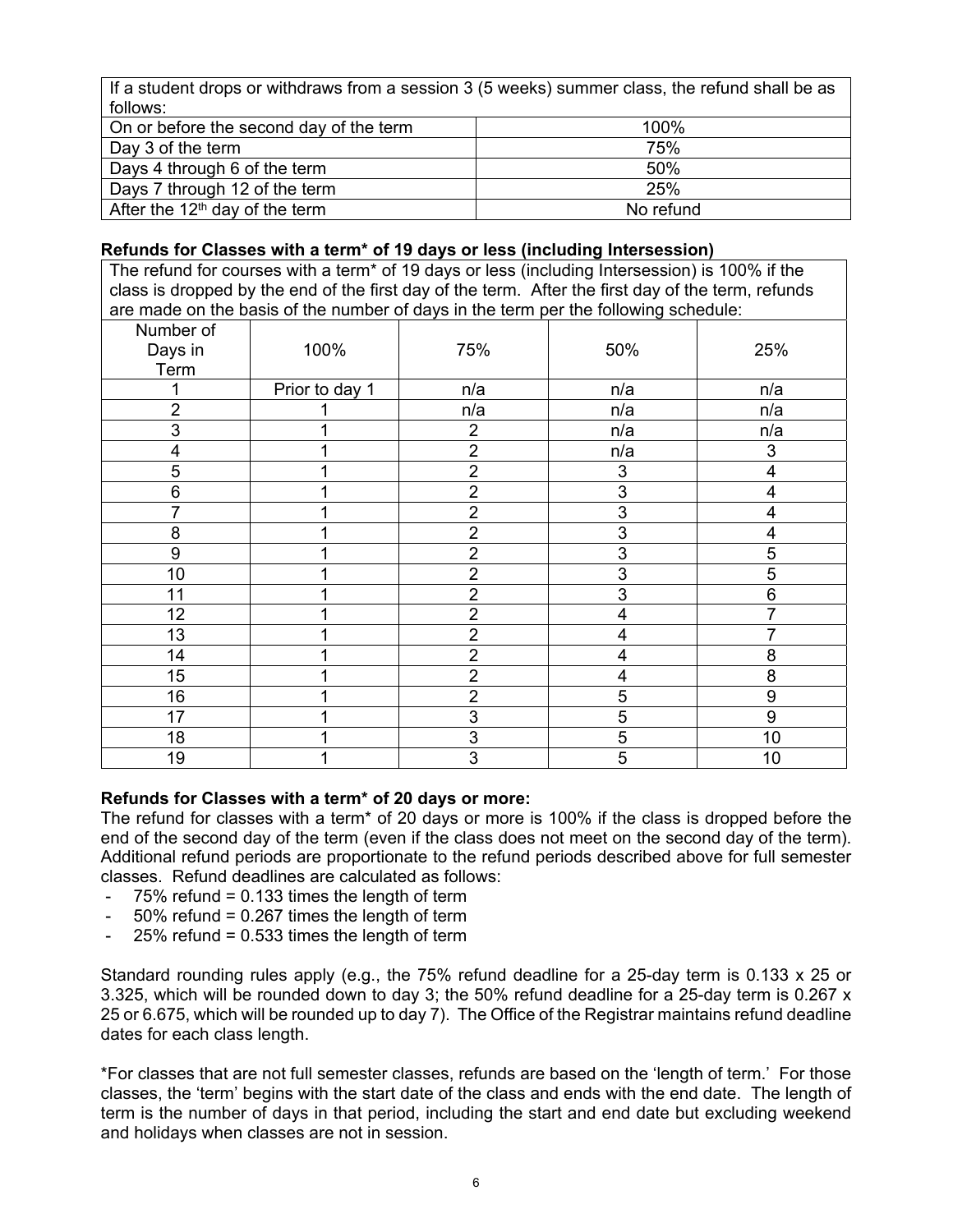# <span id="page-6-0"></span>**Student Services Fee Refunds**

If a student drops during the 100% refund period for tuition (as indicated above), then 100% of the Common Fee will be refunded. No refund of the Common Fee will be issued for students who drop after the 100% refund period, unless officially approved through the Refund Exception Appeal Committee.

# **Supplemental Course Fee Refunds**

If a student drops a course(s) during the 100% refund period for tuition (as indicated above), then 100% of supplemental fees for the course(s) being dropped will be refunded (with the exception of fees that have already been expended on the part of the student, or an access code that has been opened). No refund of supplemental or section fees is issued for students who drop a course(s) after the 100% refund period, or for an access code that has been opened/used that was purchased through use of a supplemental course fee.

# **Refunds for Recipients of Federal Aid**

For students who are recipients of Federal Title IV student aid, refunds will be made in accordance with all applicable federal regulations.

# **Refunds for Non-Attendance**

Students will be administratively withdrawn for the following circumstances:

- Reported as Never Attended by the
	- $\circ$  10<sup>th</sup> class day of the 16-week or longer term
	- $\circ$  7<sup>th</sup> class day of the 8-week term
	- $\circ$  4<sup>th</sup> class day of the 5-week and 4-week term
	- $\circ$  2<sup>nd</sup> class day of a 2-week or less term
- Determined to have enrolled in a course without the appropriate pre-requisite course
- Are academically suspended and have not been reinstated through the academic appeal process

Students who are administratively withdrawn will have their schedule removed and tuition and fees will be refunded at 100%. However, non-tuition related charges will continue to be the responsibility of the student.

# **Changes of Schedule**

Students who drop courses during the change of schedule period will receive a credit on their account in accordance with the Required Student Fees Refund Schedule (see Required Student Fees Refund Schedules). Because courses are not supposed to be added after the change of schedule period, dropped courses, and added courses (including section changes), **will result** in an additional financial obligation for the student. Exceptions may be granted when the department of the course(s) dropped and added provides written verification to the Office of Academic Affairs stating that the late schedule change was required or recommended by the department. Courses may be added during the change of schedule period. Additional cost of courses added must be paid at the time the change of schedule is processed, or the student must be completely enrolled in the My Payment Plan.

# **Exceptions to the Withdrawal and Change of Schedule Fee Refund Policy**

Exceptions to the withdrawal and change of schedule fee refund policy must be approved by the registration and records office. Appeals must be submitted within one month of the date of the withdrawal or change of schedule and should be accompanied by appropriate supporting documentation. The Refund Exception Appeal Request form can be found at https://wp.missouristate.edu/recreg/forms.htm.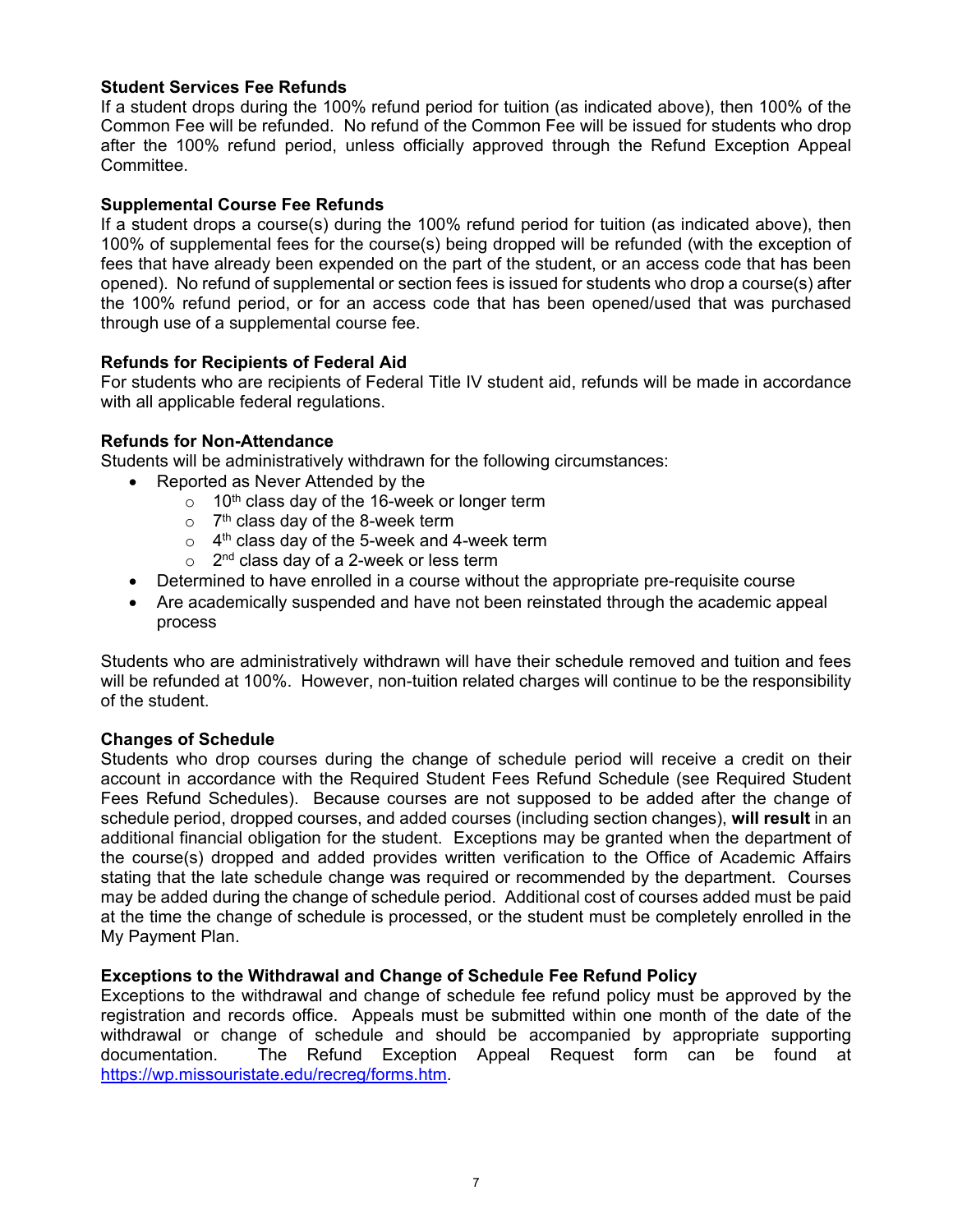<span id="page-7-0"></span>Missouri State University-West Plains will make the following efforts to identify students who are registered but not attending classes:

- Attendance tracking Instructors will monitor class rosters. After the allotted time for attendance to be reported, instructors will report students who meet the following conditions:
	- $\circ$  A student is attending class but not on their class roster.
	- $\circ$  A student is listed on the class roster but not attending class.
- If a student is attending but is not registered, the registration and records office notifies the student via University email and requests he/she contact the office immediately to resolve the situation. Students registered but not attending classes will be withdrawn from all classes or dropped from the class they are not attending.

# **Laboratory Course Deposit**

No deposit is required for laboratory courses. A student responsible for unusual breakage or loss of equipment will be required to pay for such breakage or loss.

# **International Students Health Insurance**

# **Fall 2022, Spring 2023, and Summer 2023**

This charge will be assessed each semester at the time of registration to all students for whom Missouri State University has issued F-1 or J-1 student visa documents.

| Insurance Plan                                            | Amount     | Approximate<br><b>Coverage Dates</b> |
|-----------------------------------------------------------|------------|--------------------------------------|
| Annual                                                    | \$1,616.00 | 08/10/22-08/09/23                    |
| Fall 2022 - Regular                                       | 808.00     | 08/10/22-12/31/22                    |
| Spring/Summer 2023 - Regular                              | 808.00     | 01/01/23-08/09/23                    |
| Summer 2023 – Regular (for students not attending spring) | 310.00     | 06/01/23-08/09/23                    |

# **Library Fines**

| Loan Period            | <b>Fine Rate</b>        | Maximum |
|------------------------|-------------------------|---------|
| 2-hour Reserve         | \$1.00 per hour overdue | \$25.00 |
| AV Equipment           | \$5.00 per day overdue  | \$30.00 |
| Recalled Items         | $$1.00$ per day         | \$25.00 |
| Replacement/Repair Fee | <b>Actual Cost</b>      | N/A     |
| $\cdots$<br>_______    |                         |         |

Fees below \$2.00 are waived.

# **Student Conduct – Alcohol & Other Drug Fines**

| Alcohol – First Violation  | \$25.00  |
|----------------------------|----------|
| Alcohol – Second Violation | \$50.00  |
| Alcohol - Third Violation  | \$100.00 |
| <b>Drug Violations</b>     | \$50.00  |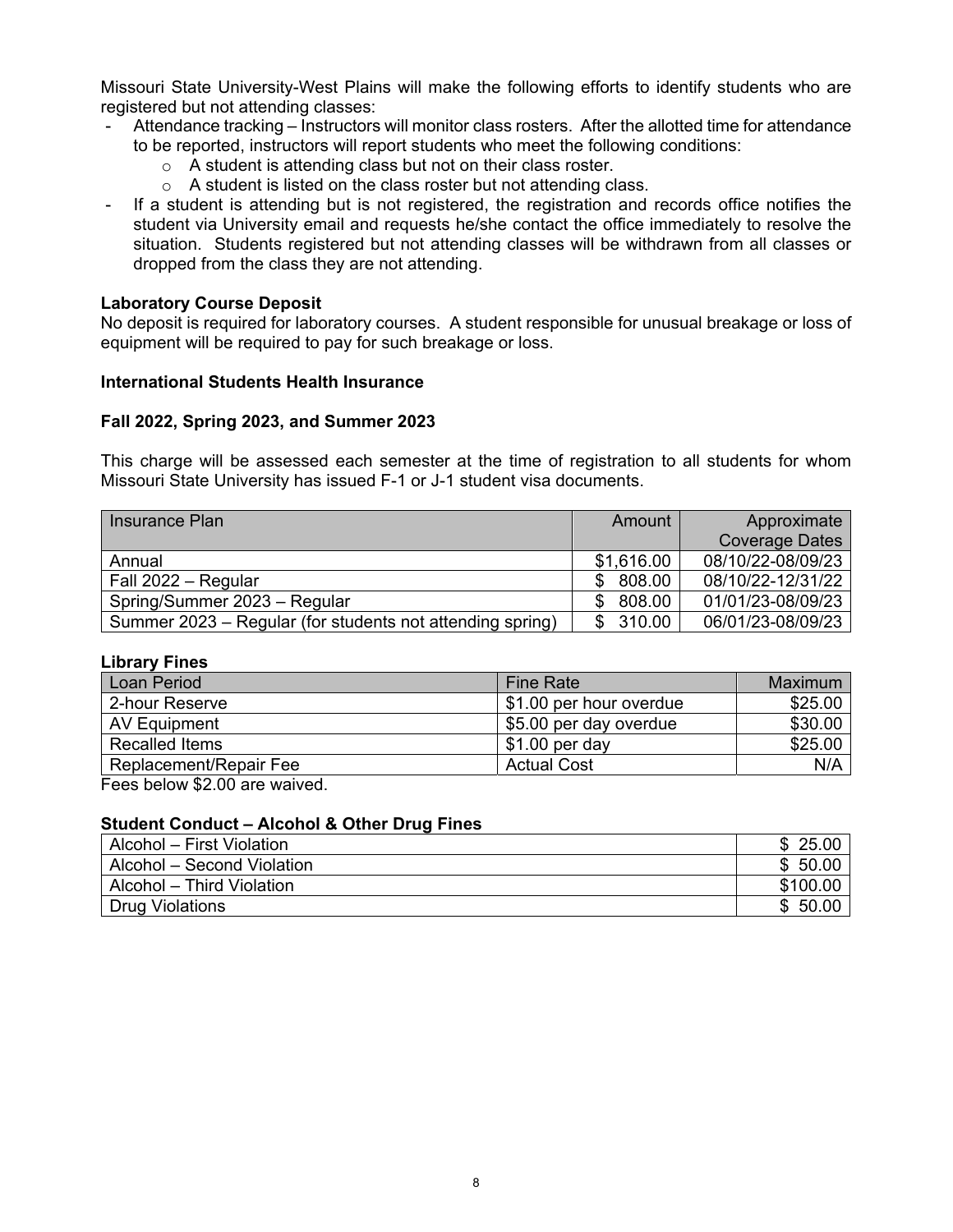# <span id="page-8-0"></span>**Housing Fees**

Residence hall rates include utilities, internet access, unlimited access to washers and dryers (Grizzly House only), and additional printing in the residence hall computer lab.

# **Fall 2022 and Spring 2023**

| Room and Board Facilities (19-meal-per-week plan) |              |            |  |
|---------------------------------------------------|--------------|------------|--|
|                                                   | Per Semester | Per Year   |  |
| West Plains Residence Hall - Grizzly House        | \$3,250.00   | \$6,500.00 |  |
| West Plains Residence Hall - Grizzly Lofts        | \$3,500.00   | \$7,000.00 |  |
| <b>Non-Resident Meal Plans</b>                    | Per Semester |            |  |
| <b>Two Meals Per Week</b>                         | \$209.00     |            |  |
| Three Meals Per Week                              | \$300.00     |            |  |
| <b>Four Meals Per Week</b>                        | \$361.00     |            |  |
| <b>Five Meals Per Week</b>                        |              | \$427.00   |  |

# **Summer 2023**

Room and Board (Room \$1,065.00 + Debit Meal Plan \$335.00) \$1,400.00 Utilities and refrigerators are included in the above rates.

Single occupancy may be approved for the Fall and Spring semesters only if space is available. An additional charge of \$200.00 per semester will be made for student requested single occupancy.

# **Residence Hall Deposits**

A \$100.00 security deposit is required of all applicants for University housing.

The deposit serves as the applicant's guarantee that the contract will be completed. Also, it may be used to cover damages or other charges if the contract is completed. The contract period is for the Fall and Spring semesters. Housing for the Summer session is covered by a separate contract and deposit.

Provisions for room and board refund/forfeiture of deposits are stated in the *Student Housing Contract.* 

# **Conferences and Institutes (Effective May 1, 2022)**

| Daily room rates for double occupancy with air conditioning, no meal plan |                        |  |  |
|---------------------------------------------------------------------------|------------------------|--|--|
|                                                                           | <b>Housing Without</b> |  |  |
|                                                                           | <b>Linen Services</b>  |  |  |
| Non-student groups*                                                       | \$20.00                |  |  |
| Prospective student groups                                                | \$17.00                |  |  |
| Current student groups*                                                   | \$15.00                |  |  |
| Children (ages 3-12) with accompanying parents                            | 7.00                   |  |  |

\*Rates are negotiable for large non-student groups (larger than 50 persons); rate exceptions for current student groups or individuals must be approved by the Dean of Student Services.

# **Other Fees/Fines**

| hall)<br>$\cdots$<br>room<br>and<br>Replacement.<br><i>I</i> mailhox<br>$\mathsf{N}$<br>. v | .OC<br>m<br>าะ<br>ιIJ |
|---------------------------------------------------------------------------------------------|-----------------------|
| -<br>mades<br>שar                                                                           | $   -$<br>arious      |

# **Student Recreation Center Usage Fees**

| <b>Students</b>                             | No charge       |
|---------------------------------------------|-----------------|
| Faculty and staff (full-time and part-time) | No charge       |
| All others (SGA approved days only)         | $$3.00$ per day |

\*Community members under the age of 16 must be accompanied by an adult.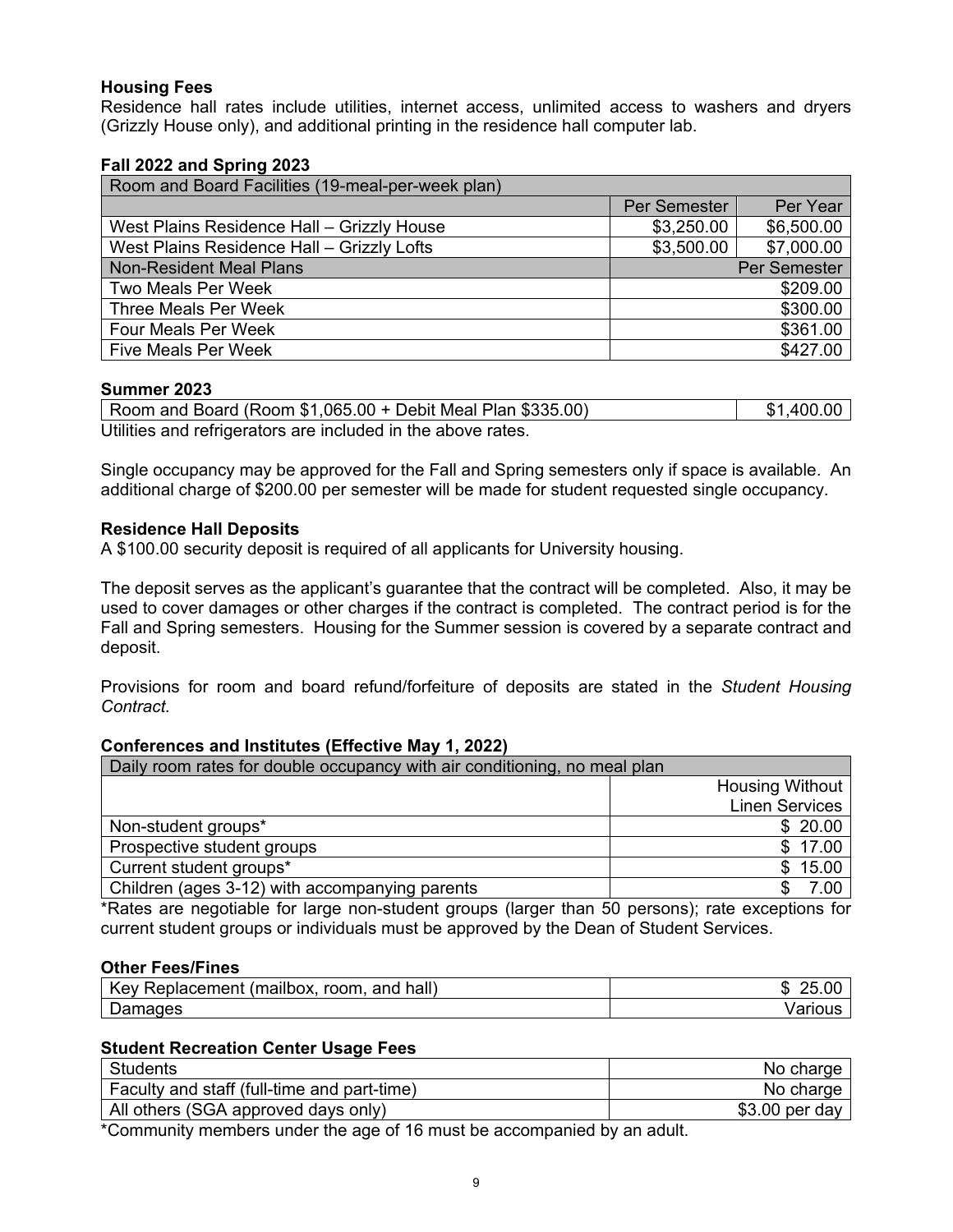# <span id="page-9-0"></span>**Parking Permits/Fines**

# **Parking Permits (Students/Faculty/Staff)**

| Students*                             | $$25.00$ per year |
|---------------------------------------|-------------------|
| Faculty                               | $$25.00$ per year |
| Staff                                 | $$25.00$ per year |
| Part-time Faculty or Staff            | No charge         |
| Additional/Replacement Parking Permit | \$5.00            |

**\***Parking permits for students are included in the Common Fee. Students not having the Common Fee assessed may request a parking permit for \$20.00 per academic year.

# **Parking Violation Fines**

| <b>Permit Not Present</b>   | 10.00 |
|-----------------------------|-------|
| Altered/Stolen Permit       | 60.00 |
| Parked in "No Parking" Zone | 10.00 |
| Not Parked Wholly in Space  | 10.00 |
| No Disabled Permit          | 60.00 |
| <b>Obstructing Traffic</b>  | 10.00 |
| Parked in Visitors' Space   | 10.00 |

# **Physical Plant – Replacement Keys (loss or theft)**

| Standard Key                                 |     | 25.00      |
|----------------------------------------------|-----|------------|
| Outside Door Key                             |     | 50.00      |
| <b>High Security Key</b>                     | -SS | 250.00     |
| Campus Master Key                            | -SS | 500.00     |
| Maximum Contractor Fine for Lost/Stolen Keys |     | \$5,000.00 |

Fines revert to individual faculty, staff, and student Accounts Receivable accounts if not paid or appealed within 15 days. No late fees apply; however, Accounts Receivable accounts accrue a 1% per month service fee for unpaid charges.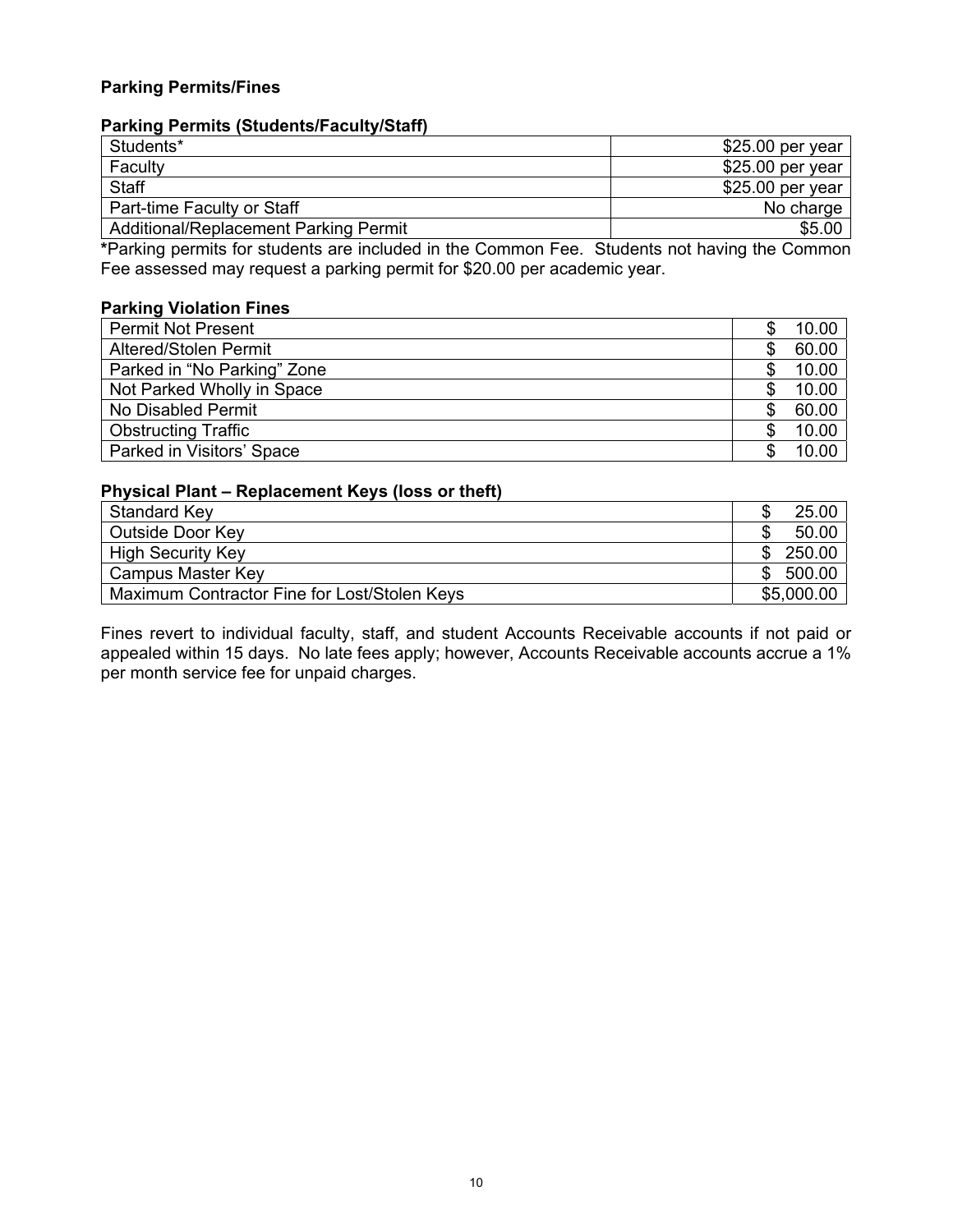# **Appendix B**

# <span id="page-10-0"></span>**Supplemental Course Fees for West Plains Campus for Fall 2022, Spring 2023, and Summer 2023**

| Course           | Number | <b>Title</b>                                                          | Amount                |
|------------------|--------|-----------------------------------------------------------------------|-----------------------|
| <b>ACC</b>       | 290    | <b>Accounting Software Applications</b>                               | \$137.00              |
| <b>AGR</b>       |        | All AGR courses except AGR 150, 162, 163, 164, 262, 263, and 264      | \$20.00               |
| <b>AGR</b>       | 162    | Introduction to Riding                                                | \$130.00              |
| <b>AGR</b>       | 163    | Introduction to Hunt Seat Equestrian Competition                      | \$130.00              |
| <b>AGR</b>       | 164    | Introduction to Stock Seat Equestrian Competition                     | \$130.00              |
| <b>AGR</b>       | 262    | <b>Riding for Horse Training</b>                                      | \$155.00              |
| <b>AGR</b>       | 263    | Intermediate Hunt Seat Equestrian Competition                         | \$130.00              |
| <b>AGR</b>       | 264    | Intermediate Stock Seat Equestrian Competition                        | \$130.00              |
| <b>ALH</b>       | 100    | <b>Certified Nurse Assistant</b>                                      | \$15.00               |
| <b>ALH</b>       | 105    | <b>Certified Nurse Assistant Clinical</b>                             | \$85.00               |
| <b>ART</b>       | 98     | Topics in Art and Design                                              | \$20.00               |
| <b>ART</b>       | 100    | <b>Two-Dimensional Design</b>                                         | $\frac{1}{20.00}$     |
| <b>ART</b>       | 101    | <b>Three-Dimensional Design</b>                                       | \$20.00               |
| <b>ART</b>       | 115    | Drawing I                                                             | \$20.00               |
| <b>ART</b>       | 202    | Intermediate Design                                                   | \$20.00               |
| <b>ART</b>       | 215    | Drawing II                                                            | \$20.00               |
| <b>AST</b>       | 113    | Modern Astronomy                                                      | \$20.00               |
| <b>AST</b>       | 114    | Survey of Astronomy                                                   | \$20.00               |
| <b>AST</b>       | 115    | <b>Basic Astronomy</b>                                                | \$20.00               |
| $\overline{BIO}$ | 100    | <b>Biological Science for Educators</b>                               | $\overline{$}$ 45.00  |
| $\overline{BIO}$ | 102    | Principles of Biology                                                 | \$35.00               |
| <b>BIO</b>       | 111    | <b>Understanding Biology Systems Through Inquiry</b>                  | \$35.00               |
| <b>BIO</b>       | 121    | General Biology I                                                     | \$35.00               |
| <b>BIO</b>       | 122    | General Biology II                                                    | \$35.00               |
| <b>BIO</b>       | 210    | <b>Elements of Microbiology</b>                                       | \$35.00               |
| <b>BIO</b>       | 235    | Genetics                                                              | \$35.00               |
| <b>BMS</b>       | 110    | Introduction to the Biomedical Sciences                               | \$35.00               |
| <b>BMS</b>       | 111    | Introduction Laboratory in Biomedical Sciences                        | \$35.00               |
| <b>BMS</b>       | 231    | Human Genetics with Lab                                               | \$35.00               |
| <b>BMS</b>       | 232    | Human Genetics Laboratory                                             | \$35.00               |
| <b>BMS</b>       | 267    | Human Anatomy                                                         | \$35.00               |
| <b>BMS</b>       | 268    | Human Physiology                                                      | \$35.00               |
| <b>CFD</b>       | 160    | Principles of Development in Early Childhood                          | \$15.00               |
| <b>CFD</b>       | 255    | Principles of Development in Infancy                                  | \$15.00               |
| CFD              | 260    | Supervised Experience in the Child Development Lab                    | \$15.00               |
| <b>CFD</b>       | 297    | Internship in Planning and Implementing Curriculum for Child          | \$15.00               |
|                  |        | <b>Development Centers</b>                                            |                       |
| <b>CGP</b>       |        | All CGP courses except CGP 197                                        | \$100.00              |
| <b>CGP</b>       | 197    | Special Topics in Computer Graphics and Programming (per credit hour) | \$20.00               |
| CHM              | 117    | Fundamentals of Chemistry Lab                                         | \$35.00               |
| <b>CHM</b>       | 161    | <b>General Chemistry I Laboratory</b>                                 | \$35.00               |
| <b>CHM</b>       | 171    | <b>General Chemistry II Laboratory</b>                                | \$35.00               |
| <b>CHM</b>       | 200    | <b>Essentials of Organic Chemistry</b>                                | \$35.00               |
| <b>CIS</b>       | 197    | Special Topics in Computer Information Systems (per credit hour)      | \$20.00               |
| <b>CIS</b>       | 205    | Web Site Design and Development                                       | \$55.00               |
| <b>CIS</b>       | 235    | <b>Computer Hardware and Operating Systems</b>                        | \$55.00               |
| <b>CSC</b>       | 197    | Special Topics in Computer Science (per credit hour)                  | \$10.00               |
| <b>EGR</b>       | 100    | Careers in Engineering (per credit hour)                              | $\overline{\$}$ 10.00 |
| <b>EGR</b>       | 110    | Introduction to Engineering Design (per credit hour)                  | $\overline{\$}$ 10.00 |
| <b>EGR</b>       | 197    | Special Topics in Engineering (per credit hour)                       | $\overline{\$}$ 10.00 |
| <b>ENG</b>       | 101    | Integrated Reading and Writing                                        | \$20.00               |
| <b>FCA</b>       | 150    | <b>Culinary Arts I</b>                                                | \$400.00              |
| <b>FCA</b>       | 155    | <b>Culinary Arts II</b>                                               | \$400.00              |